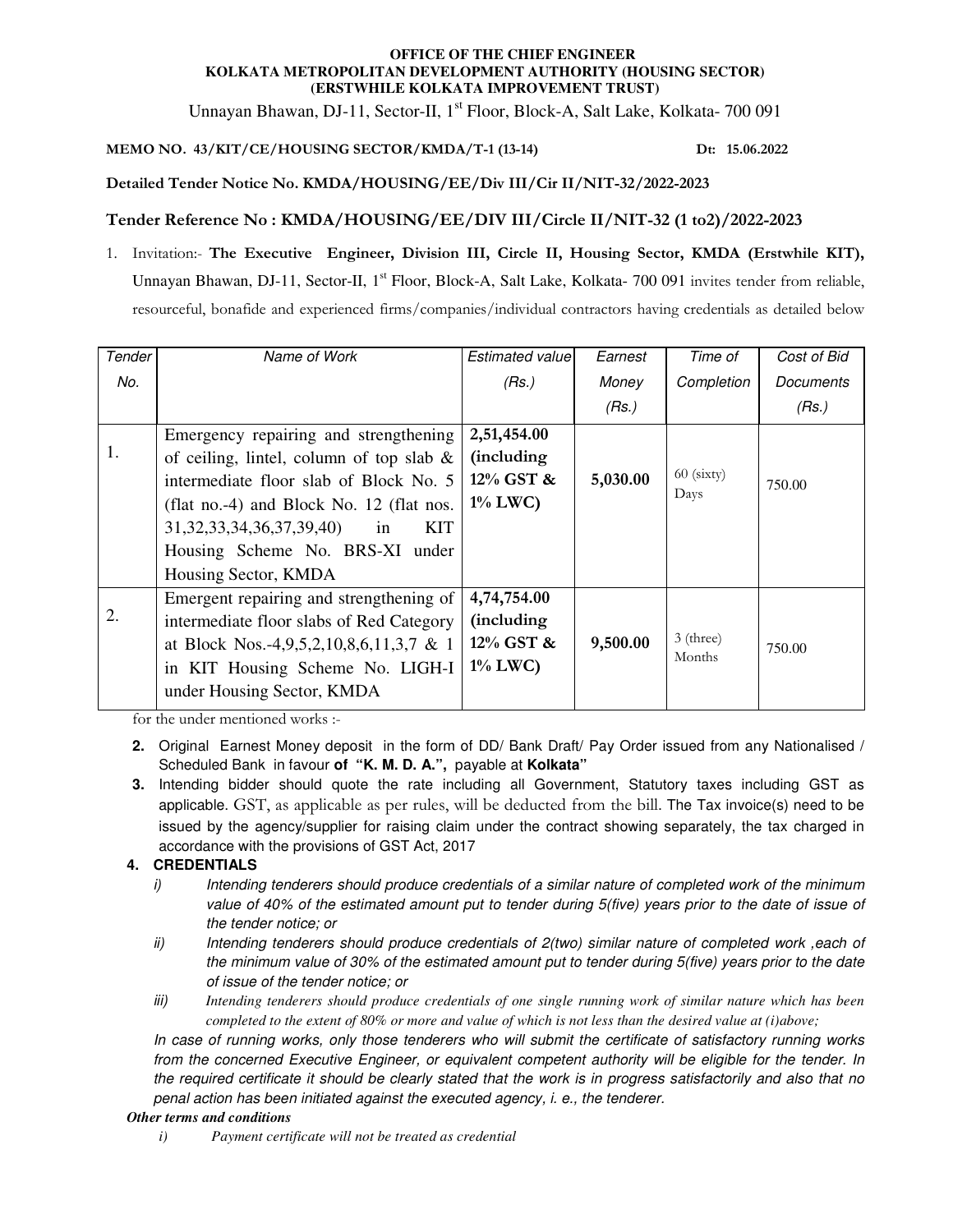- *ii) Credential certificate issued by the Executive Engineer or equivalent or competent authority of a State/ Central Government, State/ Central Government undertaking, Statutory/ Autonomous bodies constituted under the Central/ State statute, on the executed value of completed/ running work will be taken as credential.*
- iii) **Earnest Money:-** The tenderer shall have to deposit requisite earnest money along with the tender document in prescribed manner failing which the tender shall be rejected. The balance earnest money if any to fulfill 2(two) percent of the tender value is to be deposited at the time of execution of formal agreement.
- iv) **Additional Performance Security other than Security Deposit::** 
	- **1.** If the accepted bid value of the successful Bidder is 80% or less of the Estimated amount put to tender, Additional Performance Security @ 10% of the Tendered Amount shall be submitted in the form of Bank Guarantee of any Scheduled Bank within seven working days from the date of issuance of Letter of Acceptance to ensure the quality and proper execution of the work. The said Bank Guarantee shall have to be valid up to end of the Contract Period and shall be renewed accordingly, if required. If the successful Bidder fails to submit the Additional Performance Security within the Time Period mentioned here, Earnest Money of the Bidder will be forfeited and other necessary actions as per NIT like blacklisting of the contractor, etc, may be taken.
	- **2.** The Bank Guarantee shall be returned immediately on successful completion of the Contract. If the bidder (the Contractor) fails to complete the work successfully, the Additional Performance Security shall be forfeited at any time during the pendency of the Contract period.
	- **3.** Necessary provisions regarding deduction of Security Deposit from the progressive bills of the Contractor as per relevant clauses of the Contract shall in no way be altered / affected by the provision of this Additional Performance Security.

### **5. Details Tender Proceedings will as follows :**

|     | Last date of receipt of application (in duplicate) along with |  | On 04.07.2022 upto 01.00 p.m |
|-----|---------------------------------------------------------------|--|------------------------------|
|     | I.T, P. Tax, credential for tender.                           |  |                              |
| (2) | Last Date and time for permission for participating           |  | On 04.07.2022 upto 01.30 p.m |
| 3)  | Last date and time of submitting of tender (T1 & T2)          |  | On 05.07.2022 upto 02.00 p.m |
| 4)  | Date and time of opening of tender For T1                     |  | On 05.07.2022 at 3.00 p.m    |
|     | Date and time of opening of tender For T2                     |  | On 05.07.2022 at 3.30 p.m    |

Tenders will be opened by t**he Executive Engineer, Div III, Cir II, Housing Sector, KMDA (Erstwhile KIT )** or his authorized representative in presence of tenderer or their authorized representatives who may like to be present.

#### **5. a) List of common documents shall have to be by each tenderer at the time of submission of last date of receiving tender.**

- i. Income Tax Return ( For last 3yrs )
- ii. Audited Balance Sheet ( For last 3yrs)
- iii. Pan Card.
- iv. Professional Tax clearance certificate.
- v. Valid 15 digit Goods and Services Taxpayer Identification Number (GSTIN) under GST Act, 2017 & Latest Vat return Trade License.
- vi. Technical Credential.
- vii. Work Order for the work in technical credential.
- viii. One affidavit before notary will have to submitted mentioning the correctness of the documents and a declaration of penalty debarment etc. faced by him under Govt. / Semi Govt./ Autonomous in hard copy along with the application

**The tender inviting authority reserves the right to accept or reject any or all the tenders without assigning any reason what so ever.** 

Lun Executive Engineer, Div III, Cir II HOUSING SECTOR, K.M.D.A.